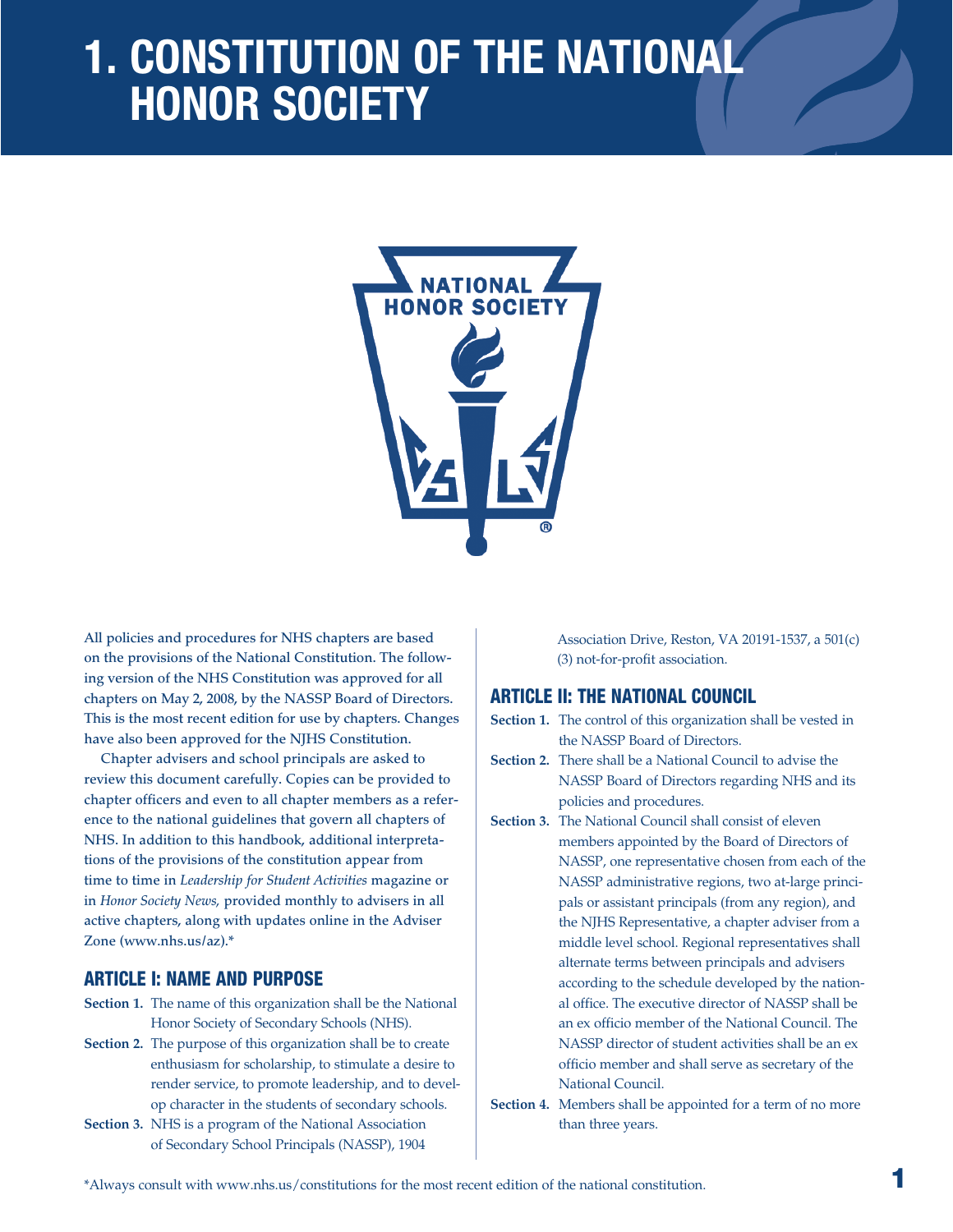**Section 5.** A simple majority of members shall constitute a quorum of the National Council.

## ARTICLE III: STATE ORGANIZATIONS

- **Section 1.** Local chapters may choose to organize state associations.
- **Section 2.** Any state association of National Honor Society chapters shall conform to this Constitution and shall work with NASSP in furthering the purposes of this organization.
- **Section 3.** All state associations shall be affiliated with the National Honor Society.
- **Section 4.** The state affiliate shall not serve as an appeal board for local chapter nonselection or dismissal cases.
- **Section 5.** Bylaws of the state associations must be approved by NASSP and must be consistent with the NHS Constitution.

## ARTICLE IV: LOCAL CHAPTERS

- **Section 1.** Any secondary public school is eligible to apply for a charter for a local chapter. Nonpublic secondary schools accredited or approved by state departments of education or by accrediting agencies approved by NASSP are eligible to apply for a charter for a local chapter. Each school shall have its own chapter except in cases where a school's size precludes the formation of a full Faculty Council. In such cases, a chapter can be shared as long as all other constitutional requirements can be met. A middle level unit in the same building with a high school unit will be appropriate cause for two separate chapters (one for the National Junior Honor Society and one for the National Honor Society). [See Chapter 4 for clarification of this last provision of Section 1.]
- **Section 2.** Each chapter shall pay a chartering fee determined by the NASSP Board of Directors.
- **Section 3.** Each school with a chapter shall pay an annual affiliation fee approved by the NASSP Board of Directors.
- **Section 4.** The annual individual member dues paid to a chapter or state affiliate, if any, shall not exceed twenty (20) dollars inclusively. The exact amount shall be determined by the executive committee of the chapter and shall be subject to the approval of the chapter membership.
- **Section 5.** Duly chartered local chapters shall conform to this Constitution as set forth by the NASSP Board of

Directors. Failure to do so may result in the loss of the charter.

# ARTICLE V: THE PRINCIPAL

- **Section 1.** The principal shall reserve the right to approve all activities and decisions of the chapter.
- **Section 2.** The principal shall annually appoint a member of the faculty as chapter adviser, who may serve consecutive terms. Coadvisers may be appointed where necessary.
- **Section 3.** The principal shall annually appoint a Faculty Council composed of five members of the school's faculty who may serve consecutive terms.
- **Section 4.** The principal shall receive appeals in cases of nonselection of candidates, and the disciplining or dismissal of members.

# ARTICLE VI: THE CHAPTER ADVISER

- **Section 1.** The chapter adviser shall be responsible for the direct, day-to-day supervision of the chapter and act as liaison between faculty, administration, students, and community.
- **Section 2.** The chapter adviser shall maintain files on membership, chapter history, activities, and financial transactions. The chapter adviser shall complete the annual survey and submit it to the national office.
- **Section 3.** The chapter adviser shall regularly review each member for compliance with Society standards and obligations.
- **Section 4.** The chapter adviser shall help the chapter officers understand and carry out their duties.
- Section 5. The chapter adviser shall be an ex officio, nonvoting, sixth member of the Faculty Council and shall facilitate all meetings of the council.
- **Section 6.** The chapter adviser shall be a member of the faculty, appointed annually by the principal, and may serve consecutive terms.

## ARTICLE VII: THE FACULTY COUNCIL

- **Section 1.** The Faculty Council shall consist of five (5) voting faculty members appointed annually by the principal. The chapter adviser shall be an ex officio, nonvoting, sixth member of the Faculty Council. No principal or assistant principal may be included on the Faculty Council. (See commentary in Chapter 3 regarding the functions of the Faculty Council.)
- **Section 2.** The term of the Faculty Council shall be one year. Members may be appointed to consecutive terms.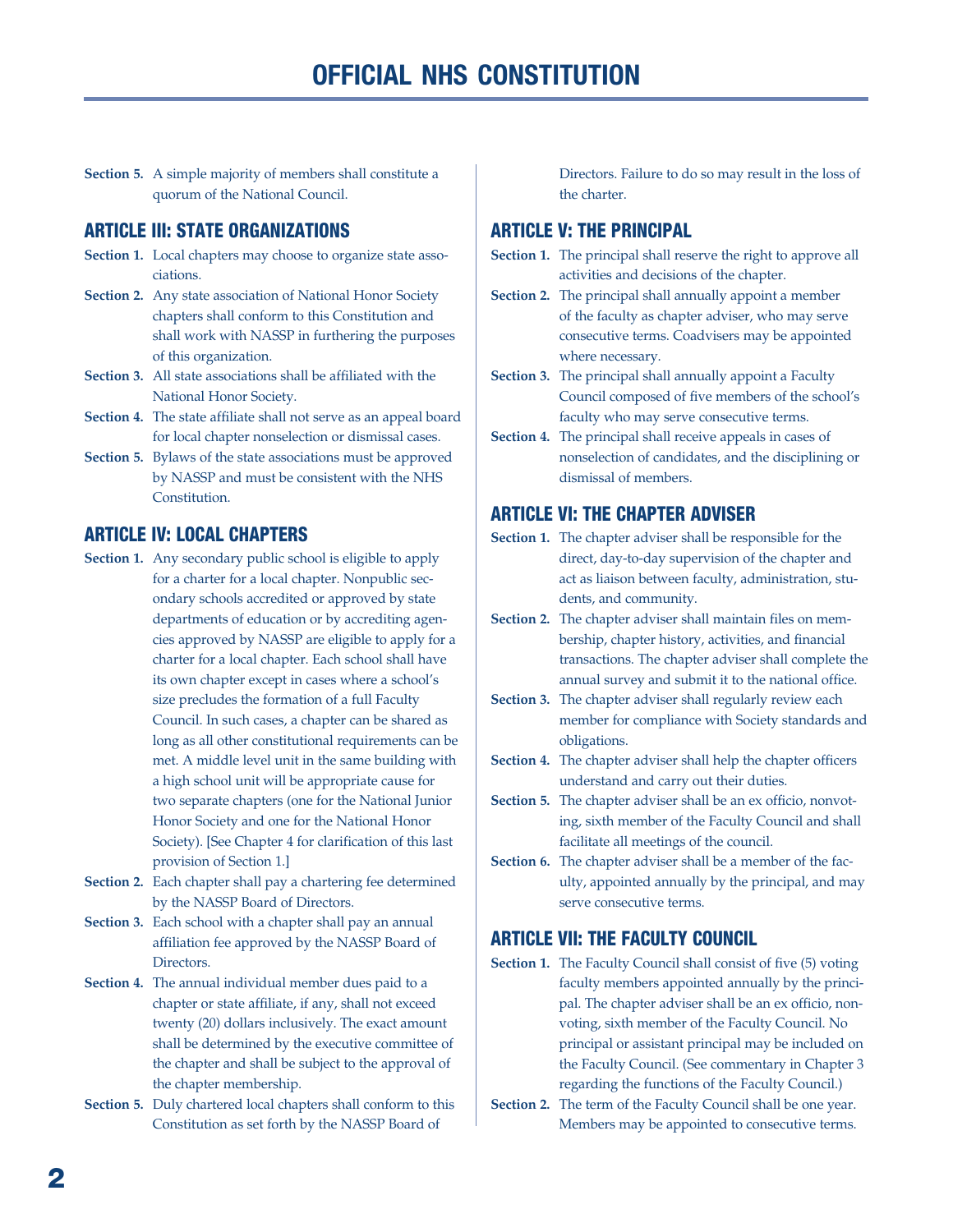- **Section 3.** The Faculty Council shall meet at least once a year to review the procedures of the chapter, select members, and to consider nonselection, dismissal, other disciplinary actions, and warning cases.
- **Section 4.** The Faculty Council will develop and revise, when necessary, all chapter procedures for selection, discipline, and dismissal of members, all of which must remain in compliance with this Constitution and NHS policies.

### ARTICLE VIII: MEMBERSHIP

- **Section 1.** Membership in the local chapter is an honor bestowed upon a student. Selection for membership is by a Faculty Council and is based on outstanding scholarship, character, leadership, and service. Once selected, members have the responsibility to continue to demonstrate these qualities.
- **Section 2.** Membership shall be known as active, honorary, and graduate. Active members shall become graduate members at graduation. Graduate members shall have no voice or vote in chapter affairs.
- **Section 3.** The Faculty Council shall reserve the right to award honorary membership to school officials, principals, teachers, NHS advisers, adults, students with disabilities, or foreign exchange students in recognition of achievement and/or outstanding service rendered to the school in keeping with the purposes of the National Honor Society. Honorary members shall have no voice or vote in chapter affairs. (See Chapter 3 for additional commentary on Honorary Membership.)
- **Section 4.** Candidates become members when inducted at a special ceremony.
- **Section 5.** Members who are seniors in good standing are eligible to be nominated by their chapters to compete in the National Honor Society Scholarship program.
- **Section 6.** An NHS member who transfers to another school and brings a letter from the principal or chapter adviser to the new school adviser shall be accepted automatically as a member in the new school's chapter. Transfer members must meet the new chapter's standards within one semester in order to retain membership.
- **Section 7.** Members who resign or are dismissed are never again eligible for membership or its benefits.

# ARTICLE IX: SELECTION OF MEMBERS

- **Section 1.** To be eligible for membership the candidate must be a member of those classes (sophomore, junior, senior) designated as eligible in the chapter bylaws. (Freshmen [ninth graders] are not eligible.) Candidates must have been in attendance at the school the equivalent of one semester. 1 [See notes at end]
- **Section 2.** The national minimum standard for scholarship shall be a cumulative scholastic average of at least 85 percent, B, or 3.0 (on a 4.0 scale) or the equivalent standard of excellence. Candidates shall then be evaluated on the basis of service, leadership, and character. 2
- **Section 3.** The selection of each member to the chapter shall be by a majority vote of the Faculty Council. Prior to notification of any candidates, the chapter adviser shall review with the principal the results of the Faculty Council's deliberations.
- **Section 4.** A description of the selection procedure shall be published in an official school publication that is widely available in a timely fashion to all students and parents of the school. The selection procedure shall be determined by the Faculty Council and shall be consistent with the rules and regulations of NHS.
- **Section 5.** NASSP shall not review the judgment of the Faculty Council regarding selection of individual members to local chapters.

#### ARTICLE X: DISCIPLINE AND DISMISSAL

- **Section 1.** The Faculty Council, in compliance with the rules and regulations of the National Honor Society, shall determine the procedure for dismissal. A written description of the dismissal procedure shall be available to interested parties.<sup>3</sup>
- **Section 2.** Members who fall below the standards that were the basis for their selection shall be promptly warned in writing by the chapter adviser and given a reasonable amount of time to correct the deficiency, except that in the case of flagrant violation of school rules or the law, a member does not have to be warned.
- **Section 3.** The Faculty Council shall determine when an individual has exceeded a reasonable number of warnings.
- **Section 4.** In all cases of pending dismissal, a member shall have a right to a hearing before the Faculty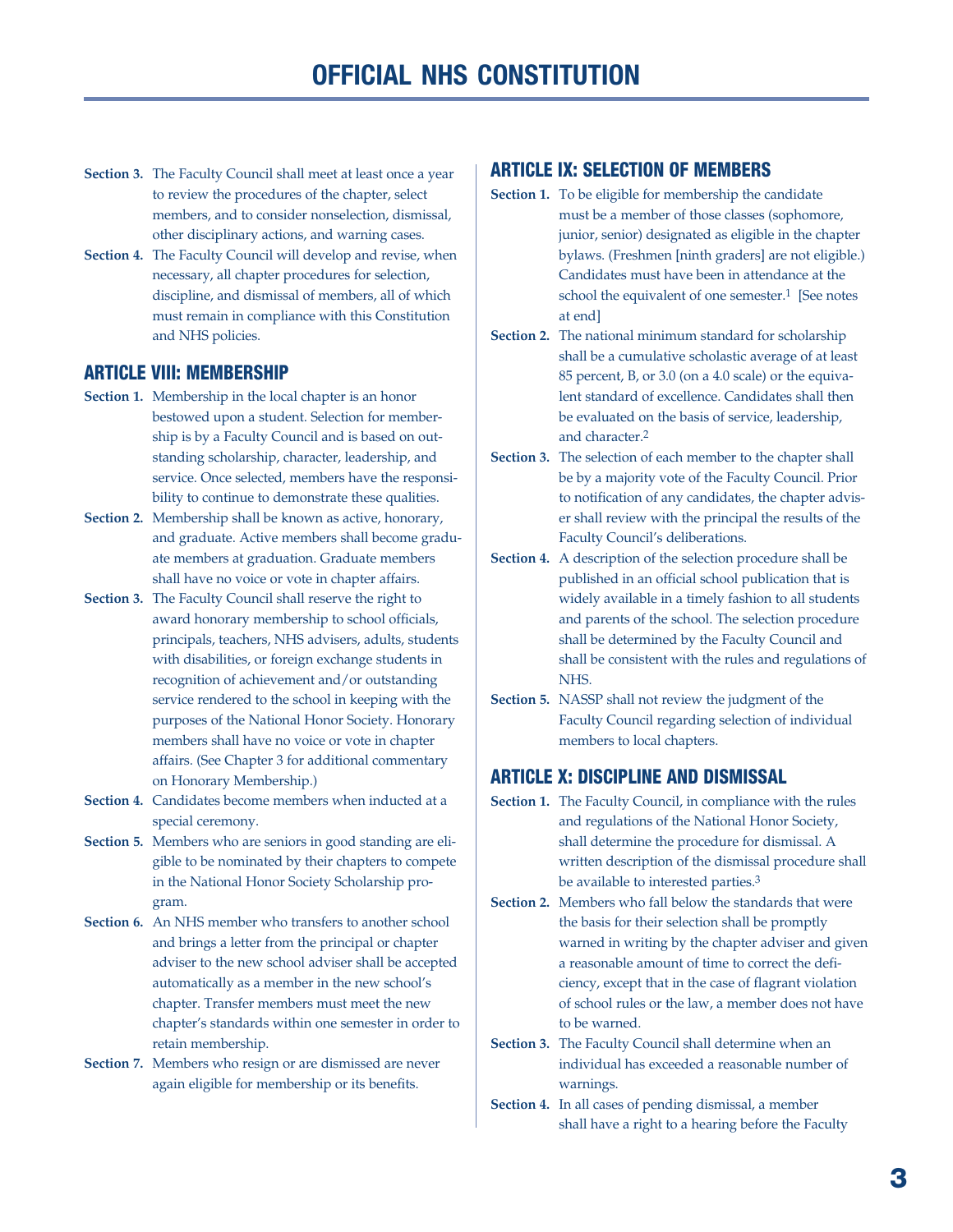Council. (Note: This hearing is required and is considered "due process" for all members.)

- **Section 5.** For purposes of dismissal, a majority vote of the Faculty Council is required.
- **Section 6.** A member who has been dismissed may appeal the decision of the Faculty Council to the principal and thereafter under the same rules for disciplinary appeals in the school district.

**Section 7.** NASSP shall hear no appeals in dismissal cases. (Note: Refer to Article VIII, Section 7 regarding the permanent consequences for members when dismissed.)

# ARTICLE XI: CHAPTER OFFICERS

- **Section 1.** The officers of the chapter, their duties, and the method of their election shall be determined by the members of the chapter, approved by the Faculty Council and the principal, and described in the chapter bylaws.
- **Section 2.** New officers shall be installed at a special ceremony. (See sample officer installation ceremony in Chapter 3.)

# ARTICLE XII: EXECUTIVE COMMITTEE

- Section 1. The executive committee shall consist of the officers of the chapter and the chapter adviser.
- **Section 2.** The executive committee shall have general supervision of the affairs of the chapter between its business meetings, make recommendations to the chapter, and determine and perform such other duties as are specified in the chapter bylaws. All actions and recommendations of the executive committee shall be subject to the review of the chapter membership.
- **Section 3.** The executive committee shall have the responsibility for ensuring that chapter activities and procedures follow school policy and regulations. 4

# ARTICLE XIII: MEETINGS

- **Section 1.** Each chapter shall have regular meetings during the school year on days designated by the executive committee and in accordance with school policy and regulations.
- **Section 2.** The regularity of the meetings (i.e., weekly, monthly, bimonthly, etc.) shall be designated in the chapter bylaws.
- **Section 3.** The chapter president or other designated student leader may call special meetings approved by the executive committee.
- **Section 4.** Chapters shall conduct meetings according to *Robert's Rules of Order, Newly Revised* in all points not expressly provided for in this Constitution or the chapter bylaws.

# ARTICLE XIV: ACTIVITIES

- **Section 1.** Each chapter shall determine one or more service projects for each year.
- **Section 2.** All members shall regularly participate in these projects.
- **Section 3.** These projects shall have the following characteristics: Fulfill a need within the school or community; have the support of the administration and the faculty; be appropriate and educationally defensible; be well planned, organized, and executed.
- **Section 4.** Each member shall have the responsibility for choosing and participating in an individual service project that reflects his or her particular talents and interests. This is in addition to the chapter projects to which all members contribute.
- **Section 5.** Each chapter shall publicize its projects in a positive manner.

# ARTICLE XV: OFFICIAL INSIGNIA

- **Section 1.** This organization shall have an official emblem. The emblem shall be uniform and its distribution and rules for its use shall be determined by the NASSP Board of Directors.
- **Section 2.** Each active, graduate, or honorary member in good standing with the chapter shall be entitled to wear this emblem.
- **Section 3.** Any member who resigns or is dismissed shall return the emblem to the chapter adviser.
- **Section 4.** All insignia must be procured from the national office of the National Honor Society, 1904 Association Drive, Reston, VA, 20191. All insignia are registered with the United States Patent and Trademark Office and may not be copied by anyone without written permission of the NHS national office. (See also, Logo Usage Guidelines at www.nhs.us/logo .)
- **Section 5.** The motto of the National Honor Society shall be *Noblesse oblige.*